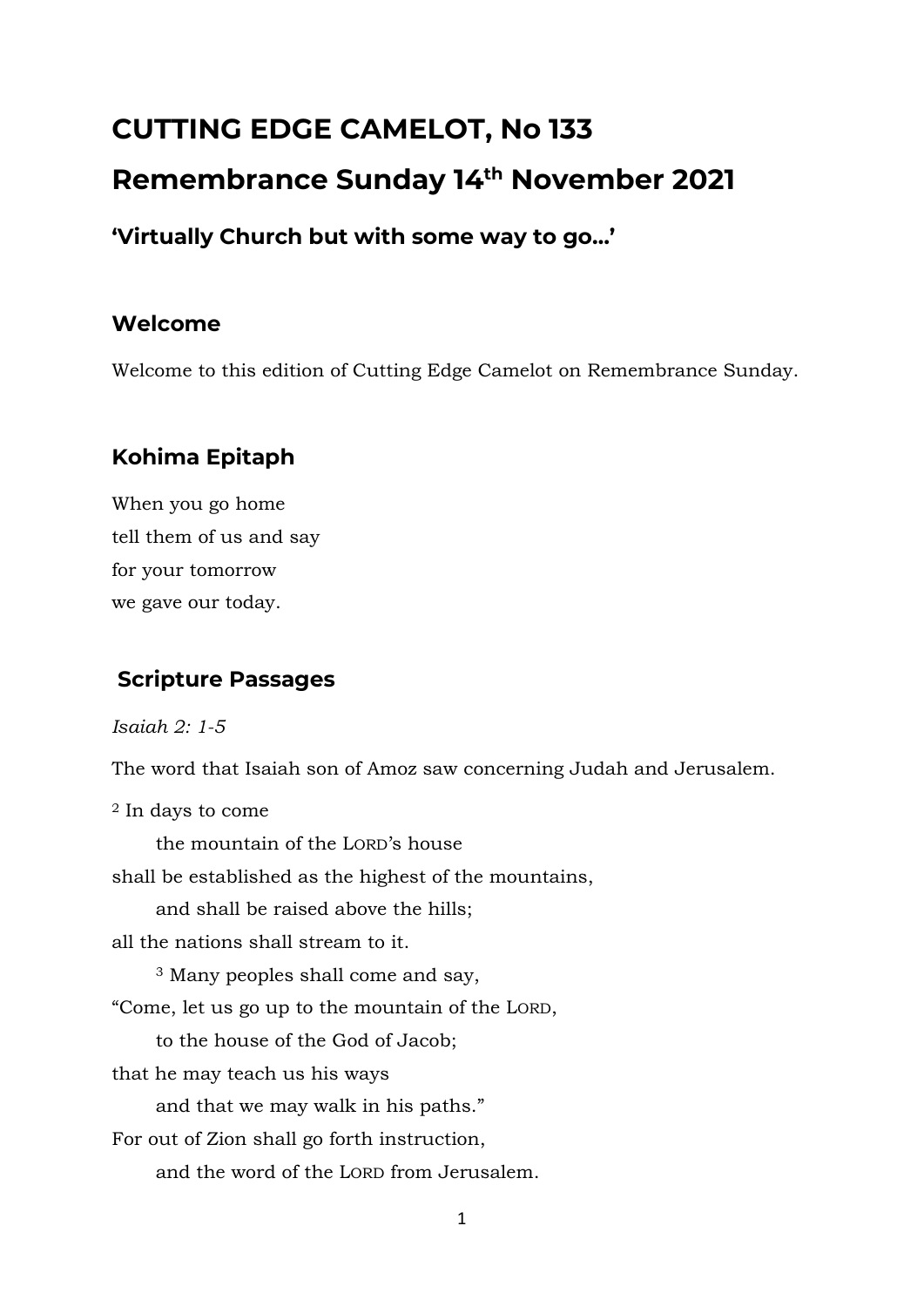<sup>4</sup> He shall judge between the nations, and shall arbitrate for many peoples; they shall beat their swords into ploughshares, and their spears into pruning hooks; nation shall not lift up sword against nation, neither shall they learn war any more.

<sup>5</sup> O house of Jacob,

come, let us walk in the light of the LORD!

#### *Romans 8: 31-39*

What then are we to say about these things? If God is for us, who is against us? <sup>32</sup> He who did not withhold his own Son, but gave him up for all of us, will he not with him also give us everything else? <sup>33</sup> Who will bring any charge against God's elect? It is God who justifies. <sup>34</sup> Who is to condemn? It is Christ Jesus, who died, yes, who was raised, who is at the right hand of God, who indeed intercedes for us. <sup>35</sup> Who will separate us from the love of Christ? Will hardship, or distress, or persecution, or famine, or nakedness, or peril, or sword? <sup>36</sup> As it is written,

"For your sake we are being killed all day long;

we are accounted as sheep to be slaughtered."

<sup>37</sup> No, in all these things we are more than conquerors through him who loved us. <sup>38</sup> For I am convinced that neither death, nor life, nor angels, nor rulers, nor things present, nor things to come, nor powers, <sup>39</sup> nor height, nor depth, nor anything else in all creation, will be able to separate us from the love of God in Christ Jesus our Lord.

#### **Reflection**

On this Remembrance Sunday we remember the sacrifices made by so many in the course of various wars. As Prince Philip's death earlier this year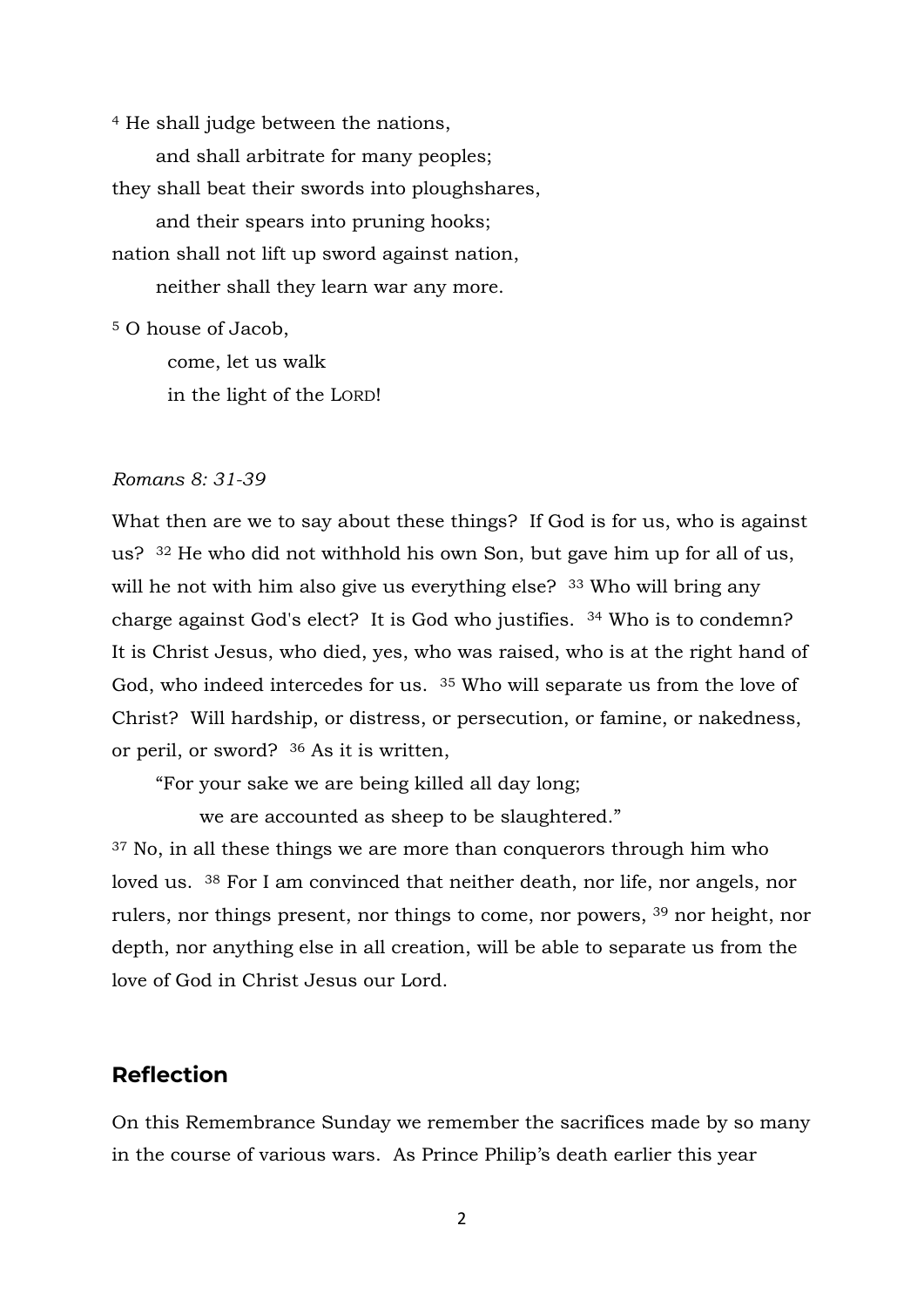reminded us the number of those who fought in the Second World War are now dwindling. And yet the horrors of the Fascist regimes against which they fought are still firmly imprinted on our minds and hearts.

And as we reflect on those horrors we can also affirm that though the sacrifices that were made to defeat these regimes were indeed immense the victory which was eventually achieved can give a meaning to such sacrifices.

And we also remember more recent conflicts. This year has marked both the twentieth anniversary of the attack on the World Trade Centre on 9/11 and the end of the twenty-year conflict in Afghanistan which was precipitated by this attack.

For many people the way in which the withdrawal from Afghanistan took place will have been very difficult. It raises the question 'Were the sacrifices of the last twenty years worth it? Did anything change? What was all this for?'

This is not the occasion to try to give a political answer to this question. However, Remembrance Sunday is an occasion of Christian remembrance. Our faith can give rise to some spiritual reflections. Such reflections will not explain everything. But they may still help us as we search for the meaning of our experiences.

First we may recall that Remembrance Sunday is placed within what we might call a church season of remembrance. This began at the start of this month with All Saints and All Souls days. At All Saints we remember all Christian disciples, famous or obscure. And at All Souls we remember all our loved ones whom we have lost through death.

This reminds us that everyone matters to God. You do not need to be rich, powerful and famous to be important in God's sight. Each single life and death, however obscure, matters. Our Christian faith affirms the value of

3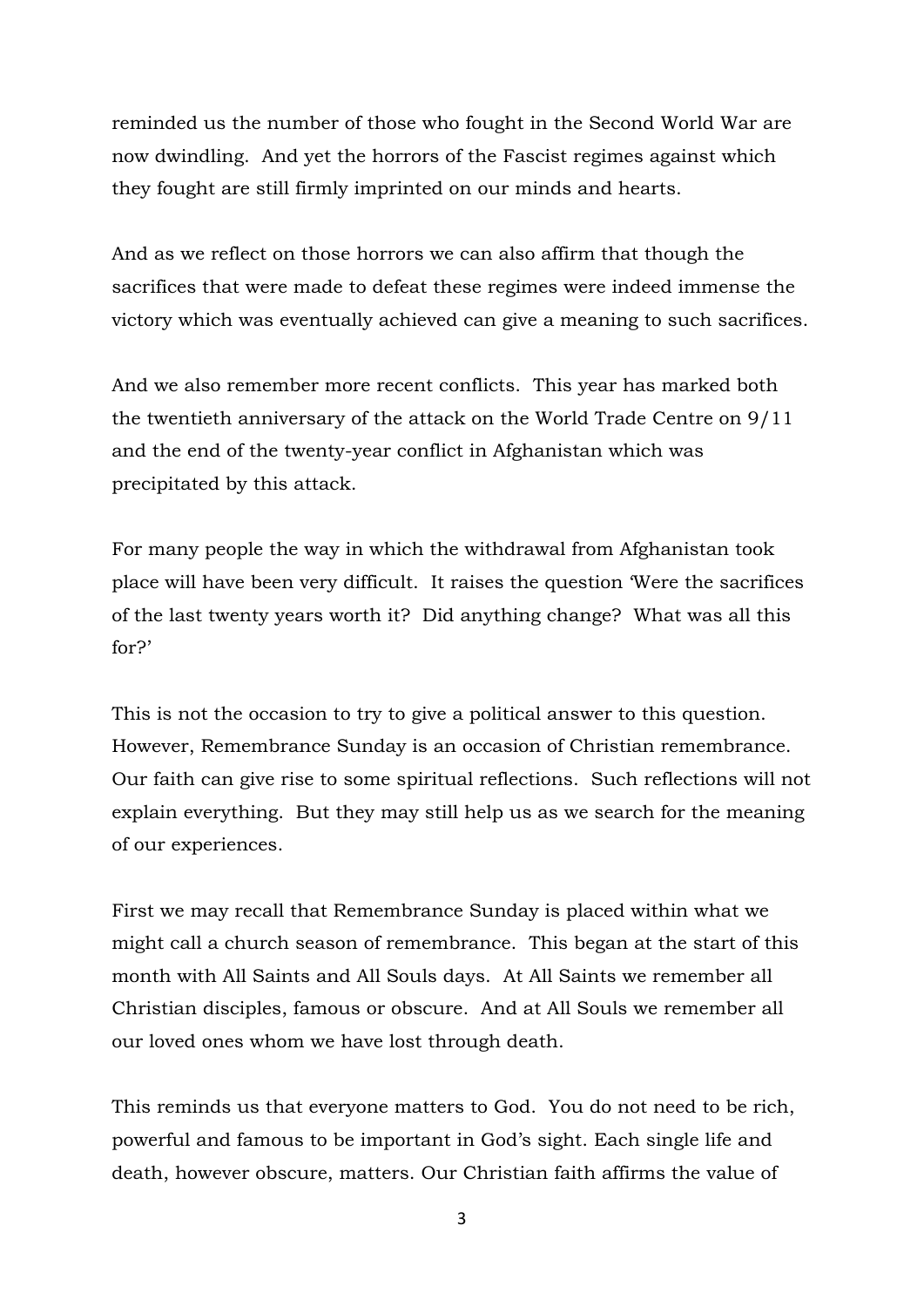each human life. Each person is important and unique because each person is made in the image of God.

And so very simply this is the first thing we do today. We remember. We remember the impact of conflict on members of our family and on our friends. We may have very specific memories that we wish to hold before God, perhaps of people who served alongside us and who did not return from wars or tours of duties. This is an occasion to remember and honour them.

And secondly we do not need to think that our faith allows us no room to bring the questions we have in our minds before God. We can even do so with a note of protest. We do not need meekly to accept what we cannot understand.

In our reading from Romans, St Paul quotes from one of the Psalms, Psalm 44, *As it is written, "For your sake we are being killed all day long; we are accounted as sheep to be slaughtered."*

Psalm 44 was written in the context of military defeat and indeed humiliation. Israel expected that God would march out with their armies. And yet their latest campaign had ended in defeat. How could that be explained? They felt that they had been rejected by God and humiliated by His absence. Why had God not been there? Why had God failed to act? At the end of the Psalm we find impatience and even anger as the Psalmist cries to God, *'Rouse yourself! Why do you sleep, O Lord? Awake, do not cast us off forever!'*

And yet there is more to say. As Christians we are people of hope. At the beginning of this service the Last Post is sounded by the trumpeter and following the two minute silence there comes the Reveille. As well as being a call to duty this sequence can symbolise death followed by resurrection.

4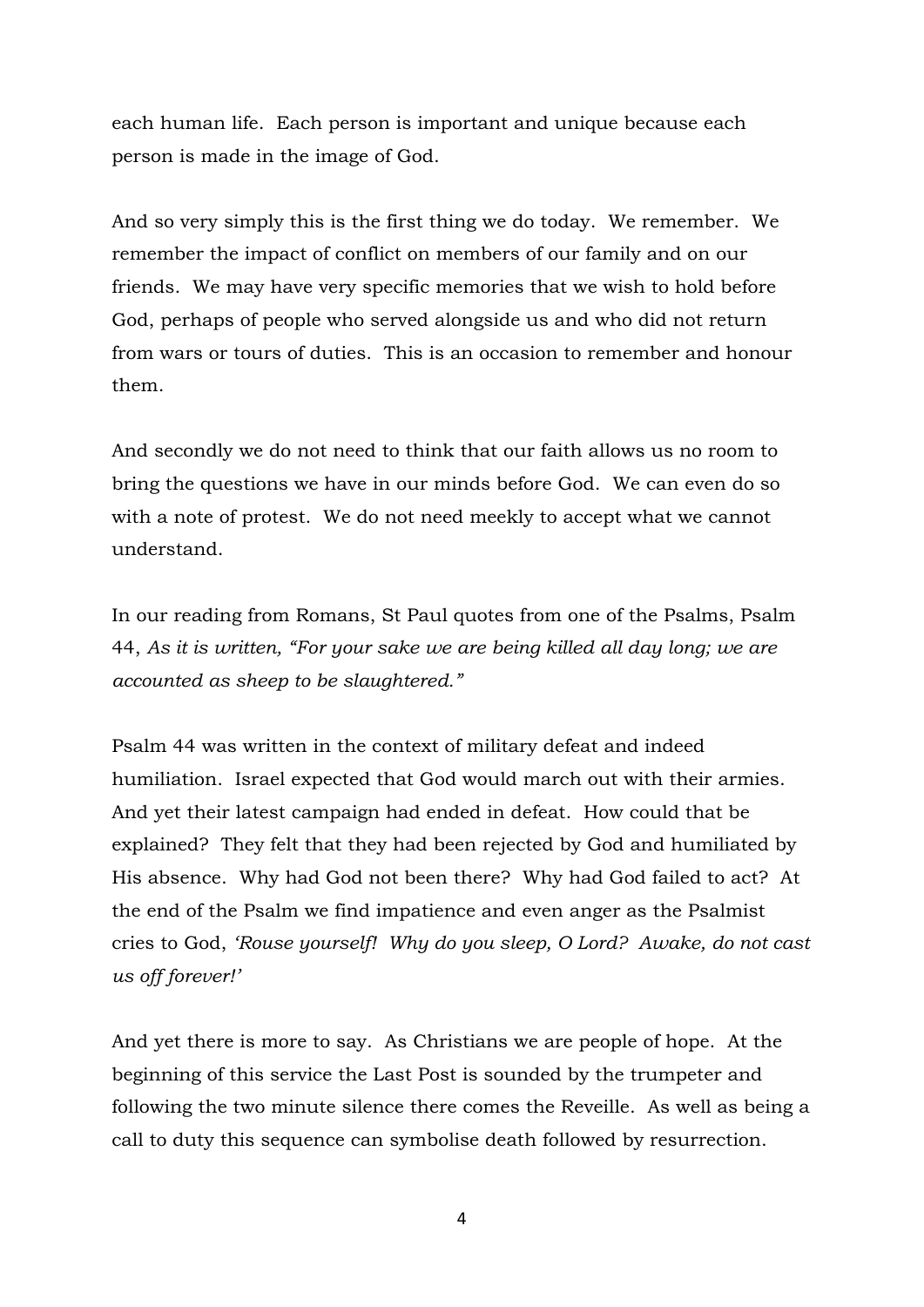So, Psalm 44 was written in Old Testament times in the context of military defeat. But when St Paul wrote to the early Christian church he applied its message to very different circumstances. He was writing to Christians who were being persecuted and who were facing death and martyrdom because of their faith.

And in the face of death what hope could be offered both to those soon to be martyred and to those of their family and friends who would be left behind and who would mourn their death?

St Paul invites them to understand their suffering in the light of the death and resurrection of Jesus Christ. In the light of this faith death is not the end, for '*Who will separate us from the love of Christ? Will hardship, or distress, or persecution, or famine, or nakedness, or peril, or sword?'*

Likewise he assures us '*that neither death, nor life, nor angels, nor rulers, nor things present, nor things to come, nor powers, nor height, nor depth, nor anything else in all creation, will be able to separate us from the love of God in Christ Jesus our Lord.'*

When confronted with the immediate horrors and brutality of the battlefield it can be a struggle to hold on to the reality of the hope of the resurrection. Sometimes the imagination of artists can help us to do this.

For instance, the artist Stanley Spencer experienced the terrible suffering of the First World War at first hand. And yet despite this his faith in the Resurrection remained. And after the war he expressed this in a number of paintings such as *The Resurrection at Cookham*, the village where he lived. People whom Spencer had known are depicted rising from their graves in a scene which Spencer describes as being full of 'little intimate personal happenings'. And in another painting he depicts soldiers rising from the ground of battlefields and handing white crosses to Jesus.

5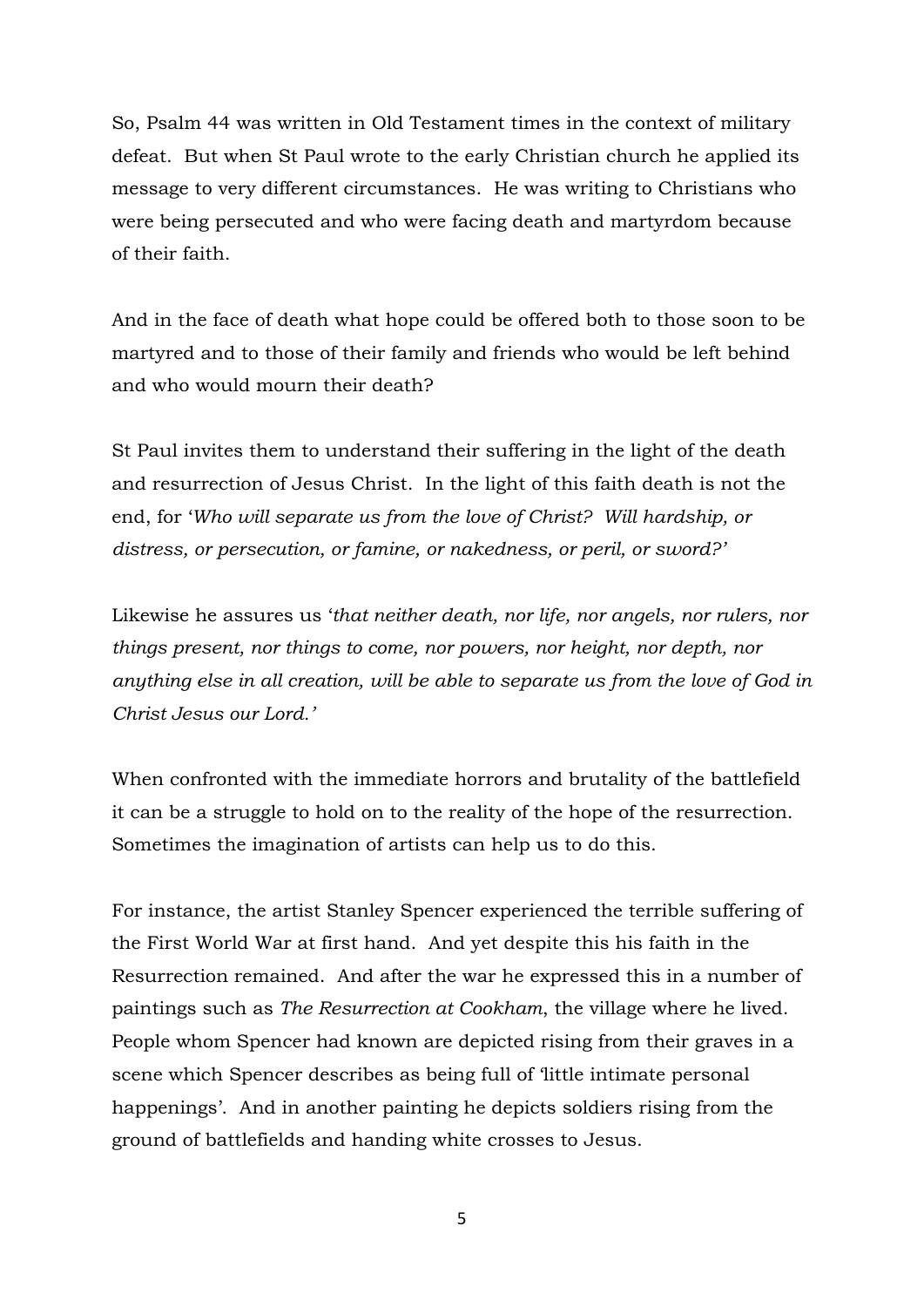The hope of resurrection does not mean that the horrors of the death and suffering that has gone before ceases to matter. After all, in Christ's resurrection the nail marks of the Cross could still visibly be seen on His body.

But it does mean that in our remembering, in our honouring of those who have died, in our questioning and even protests, we remain people of hope.

*Tristram*

### **Points for Prayers**

- For servicemen and women who have died in the violence of war, their families and friends
- Members of our armed forces
- Civilians whose lives have been disfigured by war or terror
- Peacemakers and peacekeepers
- COVID plans for winter and our own planning for the Christmas period
- Continued thanksgiving for the care, skill and courage of NHS workers and that they will not be overwhelmed by the demands on them in the winter period
- Actions to be taken following climate change summit in Glasgow
- Those whom we know who are facing illnesses of all kinds and have recently been bereaved
- Bishop Ruth and the rest of the Diocesan staff as they take on additional responsibility in this vacancy in See
- For the choice of a new Bishop, someone who shares God's heart for this Diocese
- North Cadbury Church School and other local schools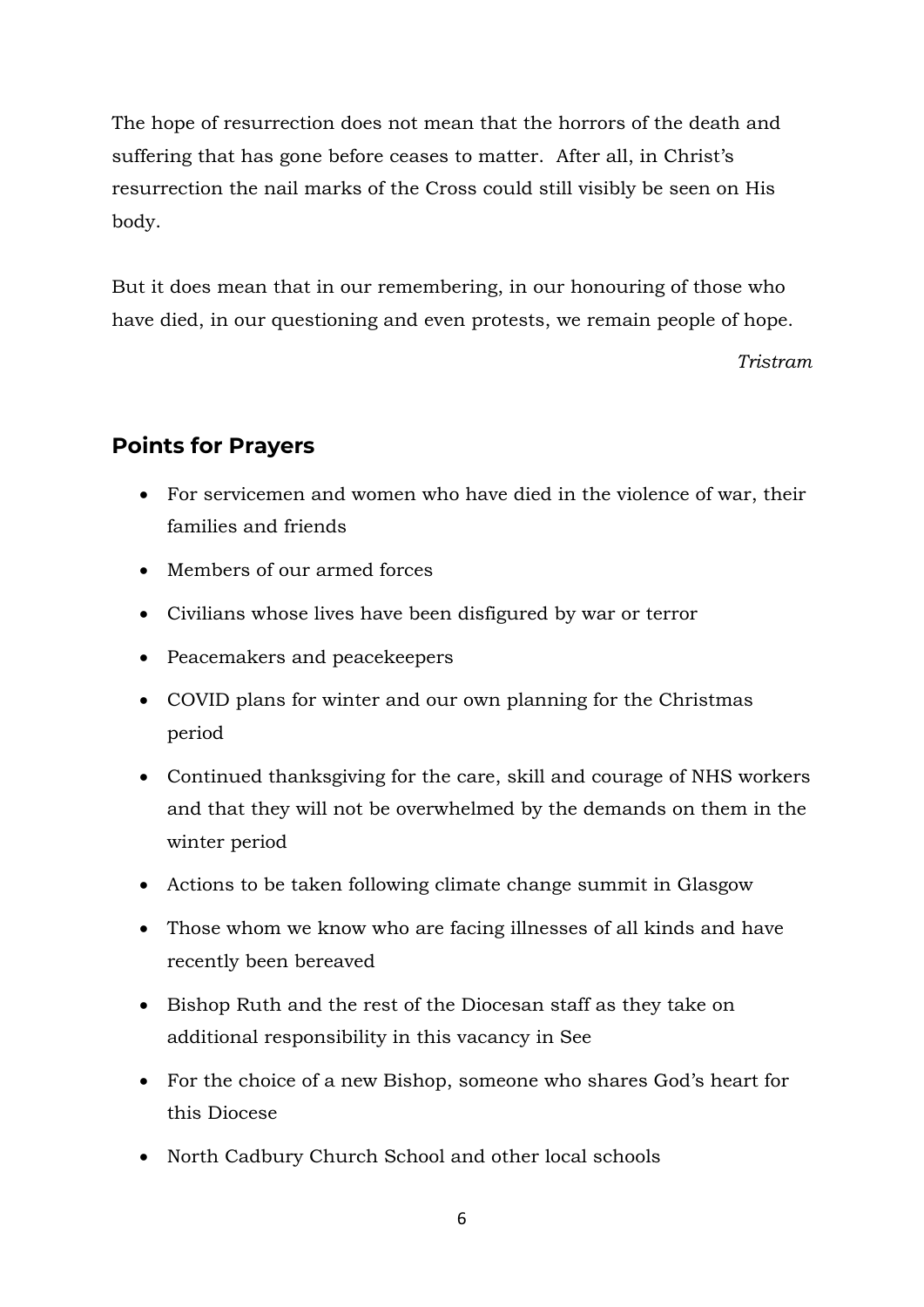- For Elliscombe House in Higher Holton now reopened and for its first residents
- Prayers and thanksgiving for contributions to the foodbanks and for those helping to take these to the foodbanks.

### **Hymn**

A traditional Remembrance Sunday hymn is 'O God our help in ages past'.

# **Services in November**

| Sunday 14th November             | 10.50 am Remembrance Service,             |
|----------------------------------|-------------------------------------------|
|                                  | North Cadbury                             |
| Sunday 14th November             | 10.50 am Remembrance Service, Yarlington  |
| Sunday 14th November             | 10.50 am Remembrance Service,             |
|                                  | South Cadbury                             |
| Sunday 14th November             | 10.50 am Remembrance Service,             |
|                                  | Compton Pauncefoot (joint with Blackford) |
| Sunday 14 <sup>th</sup> November | 10.50 am Remembrance Service, Maperton    |
| Sunday 14 <sup>th</sup> November | 10.50 am Remembrance Service, Holton      |
| Sunday 14th November             | 10.50 am Remembrance Service,             |
|                                  | North Cheriton                            |
| Sunday 21 <sup>st</sup> November | 9.30 am Communion, Compton Pauncefoot     |
| Sunday 21 <sup>st</sup> November | 11.00 am Communion, Maperton              |
| Sunday 21 <sup>st</sup> November | 11.00 am Sunday Worship, North Cadbury    |
| Sunday 21 <sup>st</sup> November | 4.00 pm Evensong, Yarlington              |
| Sunday 28th November             | 8.00 am Communion, Blackford              |
| Sunday 28 <sup>th</sup> November | 9.30 am Communion, South Cadbury          |
| Sunday 28 <sup>th</sup> November | 9.30 am Morning Worship, North Cheriton   |